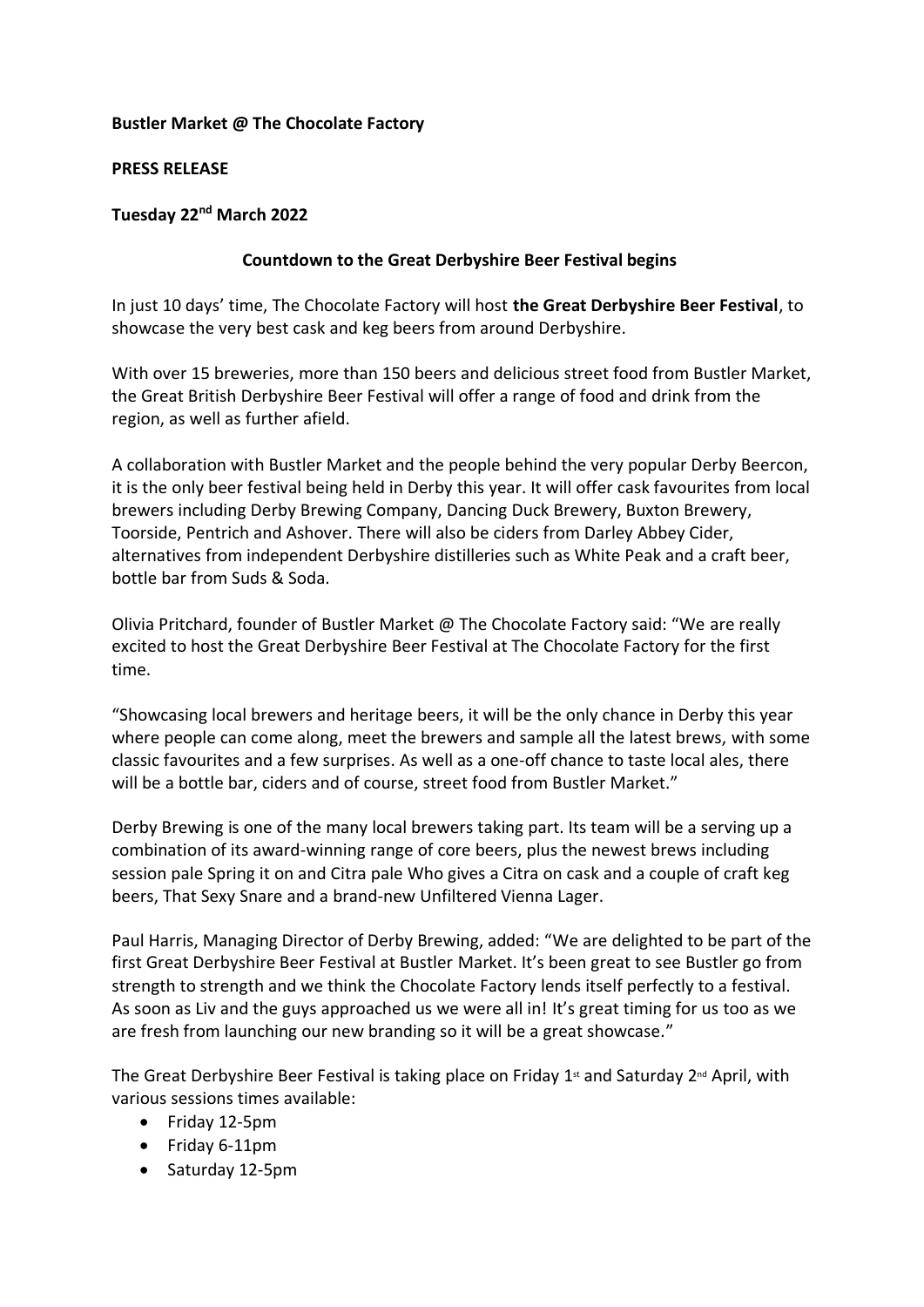• Saturday 6-11pm

Tickets are £11, which include your very own #GDBF collectable glass, are available online in or on the door – advance booking is recommended to avoid disappointment: [https://www.gigantic.com/the-great-derbyshire-beer-festival-tickets/derby-bustler-street](https://www.gigantic.com/the-great-derbyshire-beer-festival-tickets/derby-bustler-street-food-market/2022-04-01-12-00)[food-market/2022-04-01-12-00](https://www.gigantic.com/the-great-derbyshire-beer-festival-tickets/derby-bustler-street-food-market/2022-04-01-12-00)

# *Brewers taking part include:*

Derby Brewing Dancing Duck Buxton Brewery Thornbridge Pentrich Torrside Beer Metroppolis Ashover Brewery Alter Ego Brewing Littleover Brewery Bad Bunny Brewery Bang the Elephant Brewing Darley Abbey Cider

### **ENDS**

### **Image: Beercon 9.jpeg**



*Caption: Derbyshire drinkers set to sample local brews at the Great Derbyshire Beer Festival on 1st and 2nd April at The Chocolate Factory, Derby*